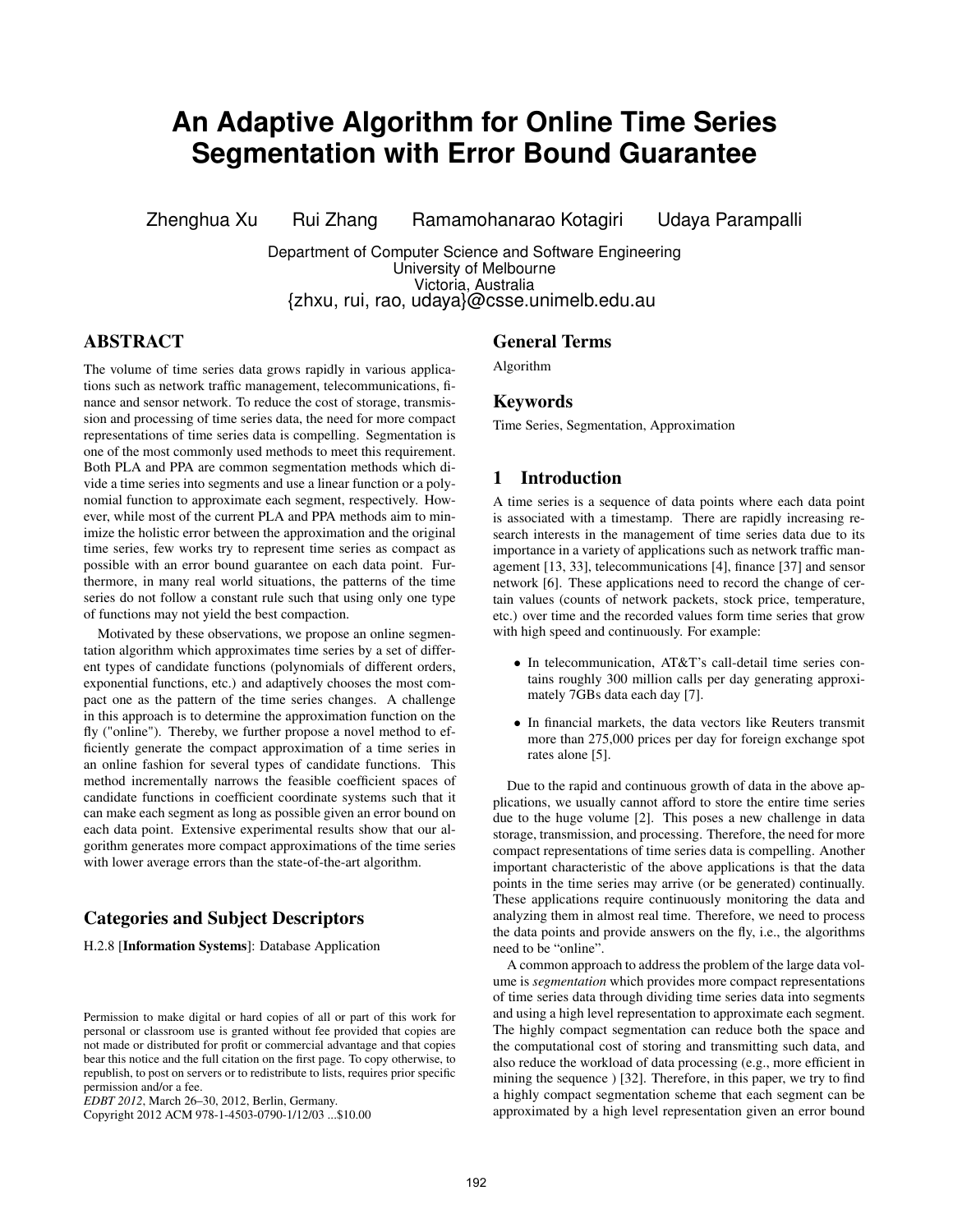

on each data point and the amount of information (i.e., the number of parameters) used to represent the time series is minimized. Furthermore, we require online algorithms in order to accommodate the continuous nature of the data generated in the applications described earlier.

*Piecewise Linear Approximation (PLA)* [16, 24, 28] has been one of the most widely used segmentation methods for many practical applications [12, 19, 29, 36] because of its simplicity. PLA divides a time series into segments and uses a linear function to approximate each segment. Nonetheless, linear functions may not always be the best choice to approximate a time series due to the different kinds of patterns of the time series. Therefore, *Piecewise Polynomial Approximation (PPA)* [9, 21] is introduced to approximate the time series with polynomial patterns more properly. PPA uses polynomial functions instead of linear functions to approximate segments.

However, the goal of most current PLA and PPA methods [16, 28, 21, 9] is to minimize the holistic approximation error (e.g., the Euclidean distance between the approximation and the original time series) given a certain amount of information (e.g., the number of segments [28] or the maximum error in a segment [16]), where the best approximation result is the one with the lowest holistic error. This goal is different from that of our work: minimizing the amount of information used to represent the time series given a certain error bound on each data point, where the best approximation result should be the one using the smallest amount of information. Therefore, these methods do not satisfy the requirement of our problem and can not be used to solve our problem.

The most recent work that has the same problem setting as ours is the *Feasible Space Window (FSW)* method [24] which introduces the concept of *feasible space* to find the farthest segmenting point of each segment. Feasible space is a space in which any straight line can approximate all the data points read so far with a given error bound on each data point. As the example in Figure 1(a) shows, the area between the boundaries  $u_1$  and  $l_1$  is the feasible space for the approximation of  $p_0$  and  $p_1$ . The feasible space is incrementally narrowed when new data points arrive continuously and eventually turns into an empty set at a certain data point so that the previous data point will be the farthest data point that can be approximated by a straight line. Thereby, the FSW can make each approximation line as long as possible and minimize the amount of information used. Since FSW is the state of the art for the problem addressed in this paper, we use FSW as the baseline in the experimental study and describe it in detail in subsection 3.2.

FSW approximates time series by linear functions only. However, in many real world situations, the patterns of the time series do not follow a constant rule. Using only one type of functions may not yield the best compaction. Taking the stock price time series as an example, a typical stock price pattern called *Cup and Handle* [26] has two parts: a "cup" and a "handle" as shown in



**Figure 2: Cup and handle in stock price time series**

Figure 2. The cup is a round bottom and it is followed by the handle part which is a straight line. Figure  $2(a)$  shows how this time series is approximated using only linear functions and Figure 2(b) shows how this time series is approximated using quadratic and linear functions. Based on an equation used to calculate the number of parameters (i.e., Equation 2 in Subsection 3.1), the segmentation in Figure 2(a) uses nine parameters to represent the time series while the segmentation in Figure 2(b) only uses six parameters. Therefore, using multiple types of functions may yield more compact approximation.

Motivated by these observations, we propose an online time series segmentation algorithm which approximates time series by a set of different types of functions (such as polynomials of different orders, exponential functions, etc.) and adaptively chooses the most compact one as the pattern of the time series changes. We call this algorithm the *Adaptive Approximation (AA)* algorithm and refer to the functions used to approximate the time series as the *candidate functions*. To achieve our algorithm, we need to solve the following two subproblems: (i) for a candidate function, how to determine the values of its coefficients so that it can approximate as many data points as possible given an error bound on each data point; (ii) from a set of candidate functions, how to determine the one that generates the most compact approximation of a certain part of a time series (a subsequence).

Although feasible space is an intriguing idea for determining the compact approximation of time series data, it is difficult to apply the FSW algorithm to non-linear functions. The idea of FSW is to use a starting point and a next data point to determine the boundaries of the feasible space of the approximation on the fly. Nonetheless, most non-linear functions have more than two coefficients and their approximation boundaries can not be determined by only two data points. As shown in Figure 1(a), two data points  $p_0$  and  $p_1$ can not uniquely determine the upper and lower boundaries of the feasible space for the quadratic function.

We propose a novel method to address this challenge: instead of finding the boundaries of feasible space as FSW does, we find the boundaries of the feasible values for the functions' coefficients – using two data points, we can uniquely identify such boundaries in the coefficient coordinate system. With these boundaries, we can determine a space in which each point is a feasible set of values for the coefficients of the candidate function. In order to distinguish our feasible space from the Feasible Space (FS) in FSW, the feasible space generated in our method is called the *Feasible Coefficient Space (FCS)* and the algorithm used to generate FCS is called the *FCS algorithm*. Taking the quadratic function  $y = ax^2 + bx + c$ as an example, a FCS (gray region in Figure 1(b)) in a coefficient space using coefficients  $a$  and  $b$  as axes is determined through uniquely obtaining the upper boundary u by  $p_0$  and  $p_1^{\top}$  and the lower boundary l by  $p_0$  and  $p_1^{\perp}$ .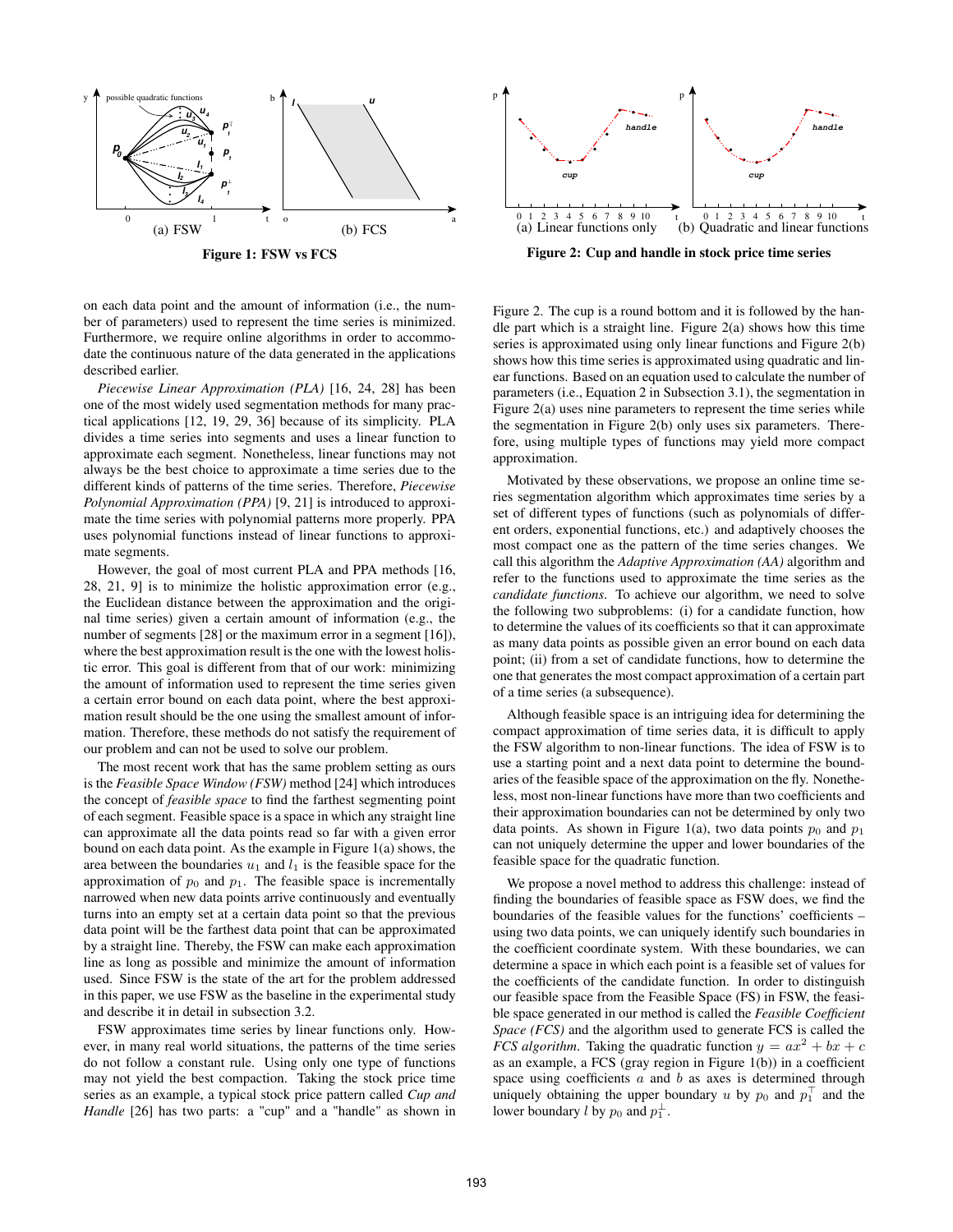Besides the FCS algorithm, we further propose an adaptive mechanism to determine the most compact candidate function for each part of a time series (a subsequence). Specifically, given a starting point, we continuously use the corresponding FCS algorithm of each candidate function to segment and approximate the time series until the data point where each candidate function has obtained at least one segment. Then we calculate the numbers of parameters used by the candidate functions to represent the subsequence ending at this data point (denoted as  $n_p$ ) and choose the candidate function with the smallest  $n_p$  as the approximation function of this subsequence.

In summary, we make the following contributions in this paper.

- We propose an online time series segmentation algorithm called the *Adaptive Approximation (AA)* algorithm which approximates time series by a set of candidate functions (e.g., polynomials of different orders, exponential functions, etc.) and adaptively chooses the most compact one as the pattern of the time series changes.
- We propose a novel method called the Feasible Coefficient Space (FCS) algorithm which can efficiently find the farthest segmenting data point for non-linear candidate functions with more than two coefficients (e.g.,  $m^{th}$ -order polynomials where m is larger than 1). It addresses the drawback of the FSW algorithm, which can only find the farthest segmenting data point for the functions with two coefficients. We also analyze the complexities of the FCS algorithms for various candidate functions.
- We perform an extensive experimental study using both synthetic and real datasets. The results validate the effectiveness of our AA algorithm. It outperforms the state-of-the-art algorithm, FSW, in terms of the number of approximated data points per parameter. At the same time, the AA algorithm usually results in much lower actual errors than those caused by the FSW algorithm given the same error bound.

The rest of this paper is organized as follows. We first review related work in Section 2. Then we provide some preliminaries and a formal problem definition in Section 3. Section 4 presents the FCS algorithms for various candidate functions and Section 5 explains the AA algorithm in detail. Section 6 reports the results of our experimental study. We conclude the paper and discuss future work in Section 7.

# **2 Related Work**

General lossless data compression techniques such as Huffman coding, Lempel-Ziv Codes, etc. [20] can yield data reduction, but they do not exploit the property that two consecutive values of a time series are close. Therefore, they cannot achieve a compaction rate as high as segmentation methods, which are customized to the nature of time series. Nonetheless, lossless data compression techniques can still be applied to the data independently after segmentation methods are applied.

Many lossy data reduction methods exist such as *Discrete Fourier Transform (DFT)* [30], *Discrete Wavelet Transform (DWT)* [17], *Piecewise Aggregate Approximation (PAA)* [15], *Singular Value Decomposition (SVD)* [31], *Symbolization* [23, 25], *Histograms* [2], data cube [22] and wave-pattern [34]. These reduction techniques focus on the global patterns of time series instead of individual data point so errors on individual data points vary widely (without bound) and unpredictably. Some recent studies have been proposed to provide probabilistic or even deterministic error bounds on

individual data points [10, 11], but these algorithms have to know the whole length of the time series and work on the data offline.

*Linear segmentation* is another widely used lossy data reduction method for many practical applications [24, 12, 19, 29, 36] due to its simplicity. Linear segmentation methods approximate time series through *Piecewise Linear Approximation (PLA)* [16], which divides a time series into segments and uses a linear function to approximate each segment. Linear segmentation based methods can be categorized into two classes: offline segmentation and online segmentation. Offline segmentation methods, such as Topdown/Bottom-up algorithm [16] and evolutionary computation [8], need to obtain the whole time series before processing it. Online segmentation methods process the data point on the fly as each one is read. Since online segmentation methods need to process data in almost real time and continuously, they have strong requirement on the efficiency of the algorithm.

An optimal solution for the linear segmentation is proposed by Bellman [3]: given a certain number of segment  $k$  and a time series whose length is  $n$ , an optimal PLA result that minimizes the holistic approximation error (i.e., the Euclidean distance between the approximation and the original time series) is found by dynamic programming with a cost of  $O(kn^2)$ . To obtain this optimal result on the fly, we need continually rerun the dynamic programming algorithm when a new data point arrives, which is too expensive for the applications whose data volume is large. Consequently, greedy methods [1, 16, 28] are used in these applications.

The *Sliding Window (SW)* algorithm [1] is a classic online segmentation algorithm. It uses the first data point of a time series as the starting data point of a segment and tries to put the next data point into this segment. The straight line that connects the current data point and the starting data point is used to approximate the current segment. Every time when a new data point is read, the approximation error needs to be calculated again based on the vertical deviation between all data points and the approximation line. Once the approximation error of the current segment exceeds a given error bound, we know that the previous data point is the endpoint of the current segment. Then we take the previous data point as the new starting data point of the next segment. The above process is repeated until the end of the time series is reached. Subsequent studies have proposed some improvements to reduce the complexity of SW [18, 35]. Keogh et al. [16] present a method called SWAB which combines the SW algorithm with a Bottom-Up mechanism. Palpanas et al. [28] report a technique to reduce the complexity of SWAB and SW to linear time.

However, the goal of the above-mentioned works [1, 3, 16, 28] is to minimize the holistic approximation error (e.g., the Euclidean distance between the approximation and the original time series) given a certain amount of information (e.g., the number of segments), where the best approximation result is the one with the lowest holistic error. This goal is different from that of our work: minimizing the amount of information used to represent the time series given an error bound on each data point (i.e., the number of parameters used to represent the time series), where the best approximation result should be the one with the lowest amount of information used. Therefore, these methods do not satisfy the requirement of our problem and can not be used to solve our problem.

The most recent work with the same problem setting as ours is an online PLA segmentation method named *Feasible Space Window (FSW)*, proposed by Liu et al. [24], which introduces the concept of *Feasible space (FS)*. The feasible space is an area in the time series data value space so that any straight line in this area can approximate each data point within a given error bound. FSW aims to find the farthest segmenting point to make each segment as long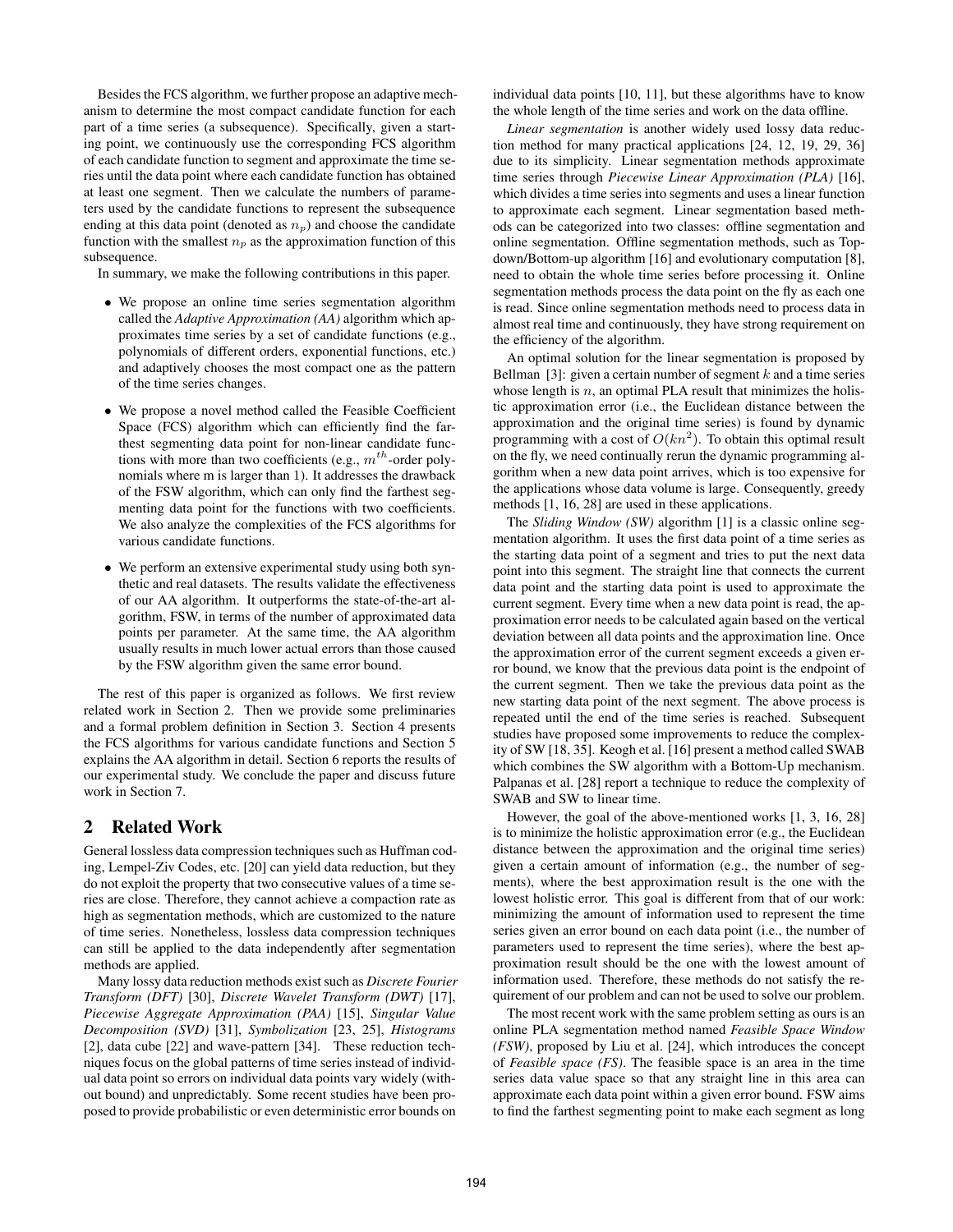as possible given an error bound on each data point. The FSW algorithm is the state of the art for the problem addressed in this paper. Therefore, we use the FSW algorithm as the baseline in the experimental study and describe it in detail in subsection 3.2.

Lemire [21] and Fuchs et al. [9] introduce two Piecewise Polynomial Approximation (*PPA*) methods to approximate time series data by polynomial functions. The goal of the above two papers is to minimize the total approximation error given a certain number of information (specifically, the information of [21] is a given model complexity and the information of [9] is a given set of polynomials of orders:  $0, 1, 2, \ldots, k$ ). In contrast, the goal of our method is to minimize the amount of information given a certain error bound on each data point. Moreover, our method is more generic in terms of candidate functions, i.e, besides polynomial functions, we can also use other kinds of functions (e.g., exponential functions, etc.) as the candidate functions while the above two methods use only polynomial functions.

Joseph [27] proposes an algorithm to fit straight lines between data ranges through transferring the problem into the coefficient space. There are two differences between this work and our FCS algorithm: First, this early work only solves the problem in the case of straight lines, which is the same as what the FSW does. Fitting non-linear curves (especially, curves of high-order polynomials) into a sequence of data ranges is the major challenge addressed by our FCS algorithm. Second, the method of this work is also different from ours. Specifically, this work directly constructs the coefficient space and obtains the boundaries based on the given approximation function without any preprocessing such that its resulted coefficient space is always one dimension higher than ours and hence the computation is more complicated and the cost is higher.

# **3 Preliminaries**

In this section, we first provide a formal definition of our problem in subsection 3.1 and then explain the most recent algorithm for solving this problem, the Feasible Space Window algorithm (FSW), in subsection 3.2. The symbols frequently used in the following sections are summarized in Table 1.

| Symbol           | Meaning                                                  |
|------------------|----------------------------------------------------------|
| $\delta$         | A given error bound on each data point                   |
| $\overline{P}$   | A time series                                            |
| $\overline{F}$   | A set of candidate functions                             |
| $p_i$            | The $i^{th}$ data point in time series                   |
| $p_{start}$      | The starting point                                       |
| $p_{next}$       | The next coming data point                               |
| $p_{t_e}$        | The data point at which the FCS becomes empty            |
| $n_p$            | The number of parameters used to represent a subsequence |
| $n_{tp}$         | The number of parameters used to represent a time series |
| $n_{s}$          | The number of segments                                   |
| $n_c$            | The number of coefficients of a function                 |
| $f_i(x)$         | The $jth$ approximation function                         |
| $\boldsymbol{u}$ | An upper boundary line                                   |
| $\overline{l}$   | A lower boundary line                                    |
| $\overline{hp}$  | A hyperplane                                             |
| $\bar{h}f$       | A hyperface                                              |
| $hp_m$           | An $m$ -dimensional hyperplane                           |
| $hf_m$           | An $m$ -dimensional hyperface                            |
| $hp_u$           | An upper boundary hyperplane                             |
| $hp_l$           | A lower boundary hyperplane                              |

**Table 1: Frequently used symbols**

# **3.1 Problem Statement**

Given a time series  $P = (p_1, p_2, \ldots, p_n)$ , an error bound  $\delta$  and a set of candidate functions  $F$ , our problem is to divide  $P$  into  $k$ continuous segments  $S_1, S_2, \ldots, S_k$ :

$$
S_1 = (p_1, p_2, \dots, p_{c_1}),
$$
  
\n
$$
S_2 = (p_{c_1}, p_{c_1+1}, \dots, p_{c_2}),
$$
  
\n...  
\n
$$
S_k = (p_{c_{k-1}}, p_{c_{k-1}+1}, \dots, p_{c_k}),
$$

such that

(i) each segment  $S_i$  is approximated by a candidate function  $f_i(x)$ in F with the error bound  $\delta$  on each data point, more formally,

$$
\tilde{p}_i = \begin{cases}\nf_1(i) & i = 1, \dots, c_1, \\
f_2(i) & i = c_1, \dots, c_2, \\
\vdots & \\
f_k(i) & i = c_{k-1}, \dots, c_k,\n\end{cases}
$$
\n(1)

satisfying

$$
distance(\tilde{p}_i - p_i) \le \delta;
$$

and

(ii) the total number of parameters used to represent  $P$  (denoted as  $n_{tp}$ ) is minimized.

Intuitively, in order to represent the approximation result of a time series, not only the values of coefficients of the approximation functions but also some other parameters, such as, the value of the starting point and the timestamp of each segmenting point, should be recorded as the approximation parameters of a time series. In this paper, in order to achieve smooth approximation, which is an important property desired in subsequent mining phases of the time series, we require the endpoint of the approximation function for the current segment to be the starting point of the approximation function for the next segment.

Thereby, the number of parameters needed to represent the first segment, which is approximated by an approximation function with  $n_c$  coefficients, is  $n_c+1$  (i.e,  $n_c-1$  coefficient values, a value of the starting point and a time timestamp of the first segmenting point) while that of each following segment is  $n_c$  (do not need the value of the starting point any more). Formally,

$$
n_{tp} = \sum_{i} (n_{c_i} * n_{s_i}) + 1,
$$
\n(2)

where  $n_{c_i}$  is the number of coefficients of the  $i^{th}$  candidate function and  $n_{s_i}$  is the number of segments approximated by the  $i^{th}$ candidate function.

# **3.2 Feasible Space Window**

Liu et al. [24] propose a method to achieve the compact segmentation by PLA, which is named Feasible Space Window (FSW). The FSW algorithm can find the farthest segmenting point of each segment with the error bound guarantee on each data point through a concept called *Feasible Space* (FS). The FS is an area in the data value space of a time series such that any straight line in this area can approximate each data point of the corresponding segment within a given error bound.

Figure 3(a) shows an example of the FS. Suppose the error bound is  $\delta$ , and  $p_0$  is the starting data point of a time series which is also required to be the starting point of the approximation line (i.e., the line that approximates the data points). When we read the second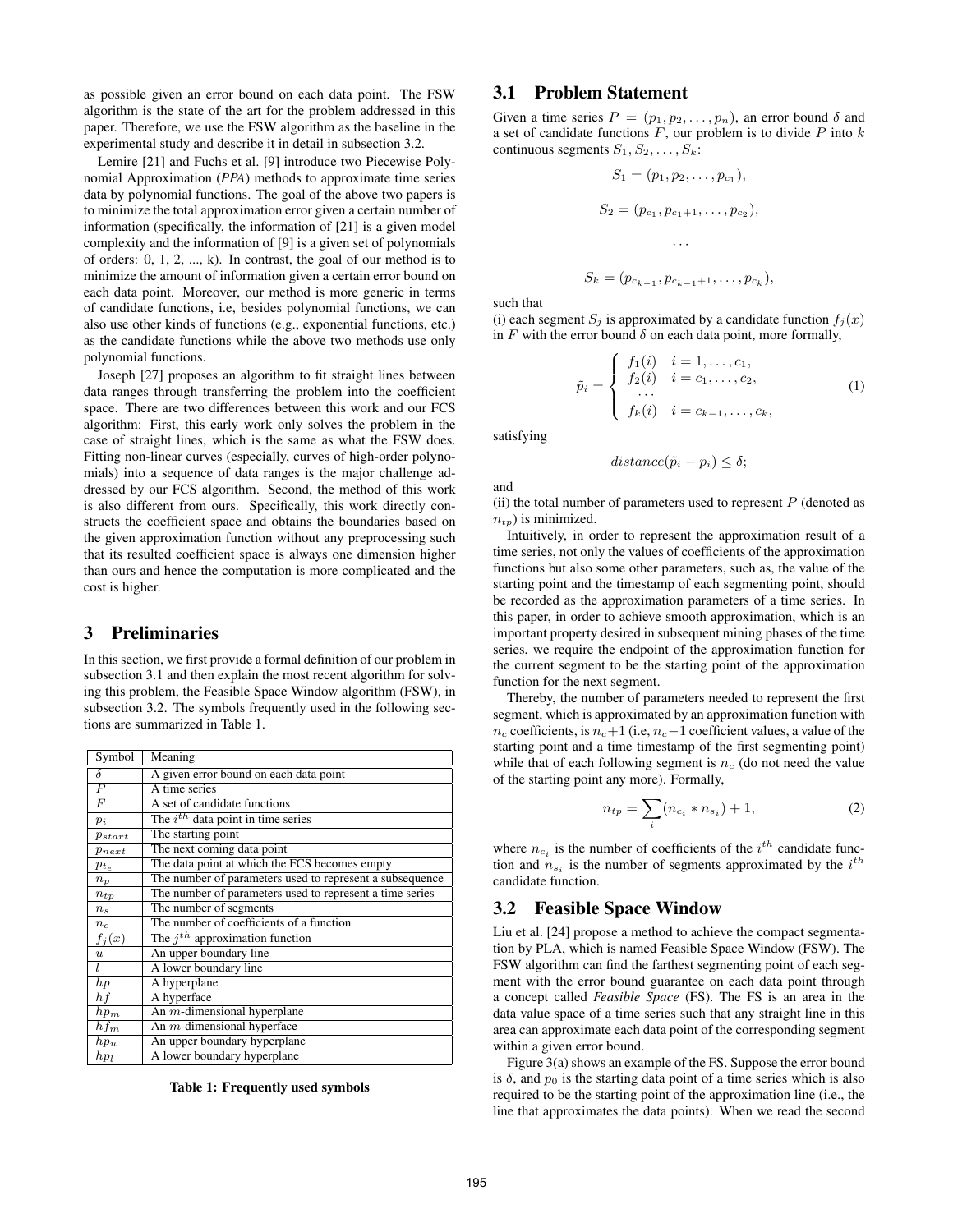

**Figure 3: Example of FSW algorithm**

data point  $p_1(x_1, y_1)$ , we know that the y-coordinate of the approximation line at timestamp  $x_1$  must be between the points  $p_1^{\top}$ and  $p_1^{\perp}$  which are the upper and lower boundary points of  $p_1$  and  $|\overline{p_1^T, p_1}| = |\overline{p_1, p_1^{\perp}}| = \delta$ . Therefore, any line between the upper line  $u_1$  and the lower line  $l_1$  satisfies the error bound requirement for  $p_1$ , and the region (the light gray region in the figure) between these two lines is the FS after reading the data point  $p_1$ .

The FS is incrementally updated when new data points are read. For example in Figure 3(a), we read the next data point  $p_2$  and similarly obtain two boundary lines  $u_2$  and  $l_2$ . The area between  $u_2$  and  $l_2$  is the FS for  $p_2$ . We intersect this FS with the previous FS and the resultant region (the dark gray region in the figure) becomes the current FS, which is the region for any approximation line that can satisfy the error bound requirement for both  $p_1$  and  $p_2$ .

This FS update process is repeated until the FS becomes empty at  $t<sub>e</sub>$ . When the FS becomes empty, it means we can not approximate any more following data points (including the current data point) by a straight line within the error bound. Hence the previous data point  $p_{t_{e}-1}$  will be the endpoint of the current segment and also the new starting data point of the next segment.

Figure 3(b) shows the process of determining the whole segment by the FSW algorithm. After  $p_2$ , we read the next two data points  $p_3$  and  $p_4$  one by one and update the new FS to  $[u_3, l_2]$ . After we read  $p_5$ , the new FS becomes empty because the lowest upper line  $u_5$  is below the highest lower line  $l_2$ . Therefore, the previous data point  $p_4$  is the segmenting point and the line connecting  $p_0$  and  $p_4$ is the approximation result of data points between  $p_0$  and  $p_4$ . We use  $p_4$  as the starting data point of the next segment and repeat this FS update process until the end of the time series is reached. As we can see, the FSW algorithm provides the linear approximation as each data point is read, so it is an online algorithm.

#### **4 Feasible Coefficient Space**

Feasible space is an intriguing idea for determining the compact approximation of time series. However, it is difficult to apply the FSW algorithm to non-linear functions. The idea of FSW is to use a starting data point and a next data point to determine the boundaries of the feasible space of the approximation. Nonetheless, most non-linear functions have more than two coefficients and their approximation boundaries can not be determined by only two data points.

A method called the *FCS algorithm* is proposed to address this challenge: instead of finding the boundaries of feasible space as FSW does, we find the boundaries of the feasible values for the functions' coefficients – using two data points, we can uniquely identify such boundaries in the coefficient coordinate system. With

these boundaries, we can determine a space called the *Feasible Coefficient Space (FCS)* in which each point is a feasible set of values for the coefficients of the candidate function.

Given a time series P, a certain error bound  $\delta$  and a candidate function  $f_i(x)$ , the overview of the FCS algorithm is as follows. When the next data point  $p_{next}$  arrives, we derive two inequalities based on  $p_{start}$  (the starting data point),  $p_{next}$  and  $\delta$  to determine two boundaries for the FCS of this function. Then we read the next data point to form two new boundaries and intersect them with the existent FCS to obtain a new FCS. The FCS is incrementally narrowed while the data points arrive continuously and finally becomes empty at a certain data point  $p_{t_e}$ , which means we cannot approximate any more following data points (including  $p_{t_e}$ ) by the given candidate function with a given error bound on each data point. Therefore, we take the previous data point  $p_{t_e-1}$  as the segmenting point of the current segment and the starting data point of the next segment. The above process is repeated until the time series is finished.

In this paper, we focus on the FCS algorithm for a few types of commonly used functions (polynomial functions of different orders, exponential functions), although our presented method can be extended to other types of functions (e.g., logarithmic functions) straightforwardly.

#### **4.1 Second-order Polynomials**

In this subsection, we present the FCS algorithm for the secondorder polynomial function (or called quadratic function). A secondorder polynomial function is in the form of Equation (3) where  $a, b$ and c are coefficients of this function:

$$
y = ax^2 + bx + c.\tag{3}
$$

As the problem defines, the first data point  $p_0(x_0, y_0)$  of the time series must be on the approximation curve. Hence we have

$$
y_0 = ax_0^2 + bx_0 + c.\t\t(4)
$$

When a second data point  $p_1(x_1, y_1)$  is encountered, if we approximate this data point by the quadratic function, the approximation value of  $y_1$  on the curve is

$$
\tilde{y}_1 = ax_1^2 + bx_1 + c.\t\t(5)
$$

Combining Equations (4) and (5), we have

$$
\tilde{y}_1 = y_0 + a(x_1^2 - x_0^2) + b(x_1 - x_0). \tag{6}
$$

Since we require the approximation error of each data point cannot exceed the user-specified error bound  $\delta$ ,  $\tilde{y}_1$  must fall in the interval  $[y_1 - \delta, y_1 + \delta]$ . Therefore, we have the following inequalities:

$$
y_0 + a(x_1^2 - x_0^2) + b(x_1 - x_0) \le y_1 + \delta; \tag{7}
$$

$$
y_0 + a(x_1^2 - x_0^2) + b(x_1 - x_0) \ge y_1 - \delta. \tag{8}
$$

Using the above inequalities, we can construct a 2-dimensional FCS in the coefficient coordinate system of the quadratic function with axes  $a$  and  $b$  ( $c$  is omitted when we combine Equations (4) and (5) and can be obtained by  $c = y_0 - ax_0^2 - bx_0$  given the values of  $a$  and  $b$ .).

As shown in Figure 4, Inequalities (7) and (8) describe two parallel lines  $l_1$  and  $u_1$  indicating the lower and upper boundaries, between which is the current FCS, where each point is a feasible set of the coefficients' values of the quadratic function. When we read a new data point  $p_2(x_2, y_2)$ , we try to incorporate it in the current segment through similarly obtaining two other parallel lines  $l_2$  and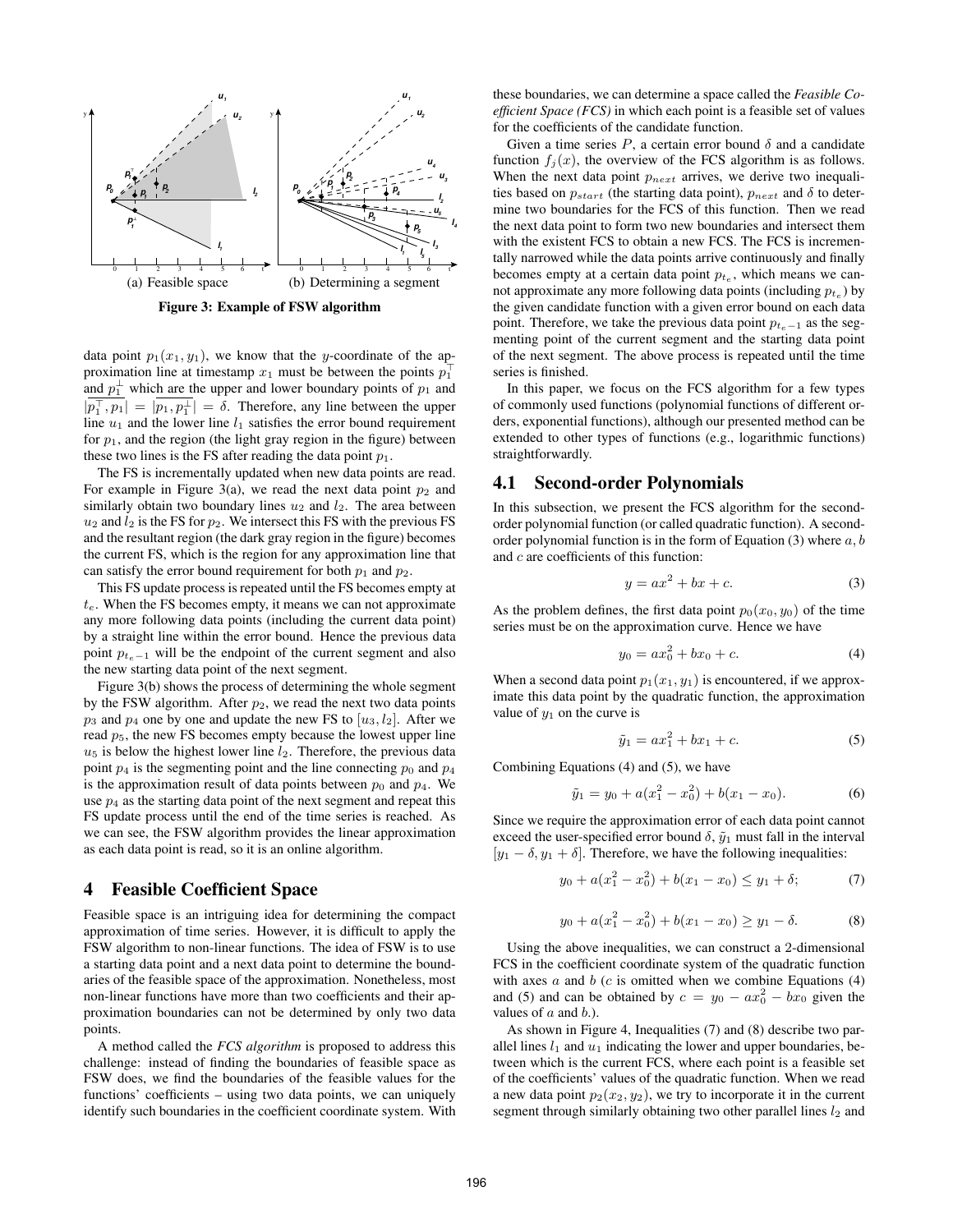

**Figure 4: Feasible coefficient space for quadratic functions**

 $u_2$ , between which is the FCS satisfying the error bound requirement for  $p_0$  and  $p_2$ . If  $l_2$  and  $u_2$  are not parallel to the previous lines  $l_1$  and  $u_1$ , the intersection of the previous FCS (area between  $l_1$  and  $u_1$ ) and the current FCS (area between  $l_2$  and  $u_2$ ) is the new FCS (the shaded polygon area in Figure 4).

If this new FCS is not empty, we continue to obtain the boundaries  $l_3$  and  $u_3$  for  $p_3(x_3, y_3)$  and narrow the FCS (a polygon) by these two lines. This process is repeated until the FCS becomes empty at  $t_e$  when we can not incorporate the following data points (including  $p_{t_e}$ ) in the current segment and approximate this segment by a quadratic function with a certain error bound on each data point. Therefore, we use the previous data point  $p_{t-1}$  as the endpoint of the current segment and also the new starting data point of the next segment and then continue the above process

**Algorithm:** The FCS algorithm for quadratic functions is named *FCSP2* and the pseudo-code is shown in Figure 5 where the current FCS (a convex polygon), the starting data point, the next data point and the error bound are denoted as  $g$ ,  $p_{start}$ ,  $p_{next}$ , and  $\delta$ , respectively. When  $p_{next}$  arrives, Inequalities (7) and (8) define two lines:  $u$  and  $l$  which are the upper and lower boundaries of the FCS for  $p_{next}$ . In order to obtain the intersection of this FCS and g, for each edge of  $g$ , we calculate the intersecting points with  $l$ . Since  $g$ is convex, at most two edges of  $g$  intersect with  $l$  and  $g$  is divided into two parts by  $l$ . We remove the lower part of  $g$  and the other part is new g (*how to define a part is lower or upper will be presented in Subsection 4.2*). Similarly, we use  $u$  to divide the new calculated  $g$ and cuts the upper part. Note that  $g$  is still convex after it is cut by  $u$ and l, and the resultant polygon  $g'$  is the new FCS after processing the data point  $p_{next}$ .

**Complexity Analysis:** In the algorithm FCSP2, the most frequently executed operation is the calculation of intersecting points between two generated boundary lines  $(l \text{ and } u)$  and the current FCS, which takes constant time. Suppose we have obtained  $n + 1$ data points before we get  $p_{next}$ , which means we have already generated  $n$  pairs of lines, in the worst case, these lines could make up a polygon with  $2n$  edges. The number of times of computing intersection is  $2n$  for either l or u and  $4n$  them together. Therefore, the worst case computational cost of the FCSP2 for one particular data point is

$$
C_2 = 4n \in O(n).
$$

Furthermore, based on the proof in [27], the amortized complexity of the FCSP2 per data point is only  $O(1)$ .

# **4.2** Mth**-order Polynomials**

In this subsection, we present the FCS algorithm of  $m^{th}$ -order polynomials with  $m \geq 3$ . Firstly, we consider the case of  $m = 3$ .

# Algorithm **FCSP2**

**Input:**  $q$ : the current current polygon;  $p_{start}$ : the starting data point;  $p_{next}$  : the next data point;  $\delta$  : the max\_error bound. **Output:**  $g'$  : the remained polygon. Construct two lines  $l$  and  $u$  by  $p_{start}$  and  $p_{next}$ according to Inequalities (7) and (8); **If**  $g$  is empty  $g' \leftarrow$  the space between l and u; **Else** For each edge  $e_i$  of  $g$ calculate the intersection points between  $e_i$  and l; based on the intersection information, cut off the part lower than  $l$  from  $q$ ; For each edge  $e_i$  of the current q calculate the intersection points between  $e_j$  and u; based on the intersection information, cut off the part upper than  $u$  from  $q$ ;  $g' \leftarrow$  the remained part of g; **Return** g ′ **End FCSP2**

**Figure 5: Algorithm FCSP2**

The  $3^{rd}$ -order polynomial function is also called the cubic function which is in the form of Equation (9) where  $a, b, c$  and d are coefficients of the function.

$$
y = ax^3 + bx^2 + cx + d,\t\t(9)
$$

Similar to the case of quadratic functions, we use the starting data point  $p_0(x_0, y_0)$  and the approximate value of the following data point  $p_1(x_1, y_1)$  to obtain a pair of equations as follows:

$$
y_0 = ax_0^3 + bx_0^2 + cx_0 + d,\tag{10}
$$

$$
\tilde{y}_1 = ax_1^3 + bx_1^2 + cx_1 + d.\tag{11}
$$

Combining Equations (10) and (11), we have

$$
\tilde{y}_1 = y_0 + a(x_1^3 - x_0^3) + b(x_1^2 - x_0^2) + c(x_1 - x_0). \tag{12}
$$

As the problem defines, the approximate value  $\tilde{y}_1$  should fall into the interval  $[y_1 - \delta, y_1 + \delta]$  so that we have

$$
y_0 + a(x_1^3 - x_0^3) + b(x_1^2 - x_0^2) + c(x_1 - x_0) \le y_1 + \delta,
$$
 (13)

$$
y_0 + a(x_1^3 - x_0^3) + b(x_1^2 - x_0^2) + c(x_1 - x_0) \ge y_1 - \delta. \quad (14)
$$

In the  $3^{rd}$ -order coefficient coordinate system with axes a, b and c, Inequalities (13) and (14) describe two bounding planes and the space between these bounding planes is a 3-dimensional FCS. Moreover, we obtain the next data point  $p_2(x_2, y_2)$  to derive a new pair of bounding planes and use these planes to cut the FCS and generate a new FCS. In this case, the generated FCS is a 3 dimensional polyhedron. This process is repeated for the following data points to incrementally update the FCS until  $t_e$  when the FCS becomes empty. We segment the time series at the previous data point  $p_{t_{e}-1}$ , take  $p_{t_{e}-1}$  as the new starting point and start a new round of approximation since  $p_{t_e}$ .

It is easy to generalize the quadratic and cubic polynomials to the case of  $m^{th}$ -order polynomials, which are in the following form:

$$
y = a_m x^m + a_{m-1} x^{m-1} + \dots + a_1 x + a_0. \tag{15}
$$

Given the starting data point and the coming data point, we can construct two  $(m - 1)$ -dimensional hyperplanes in the  $m<sup>th</sup>$ -order coefficient coordinate system as the boundaries of the m-dimensional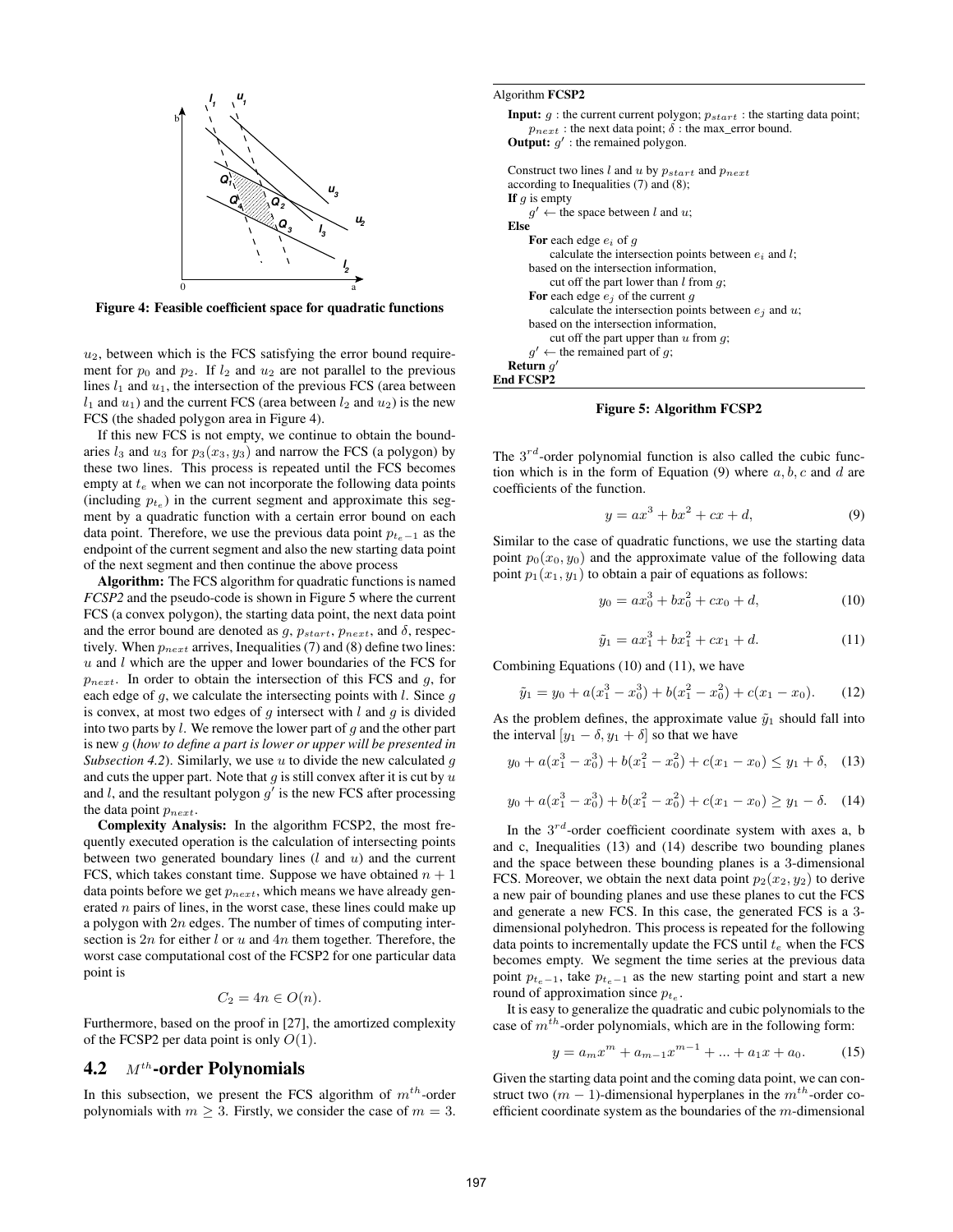```
Algorithm FCSPm
   Input: h : the current current (m-dimensional) hyperhedron,
       p_{start}: the starting data point, p_{next}: the next data data point,
       \delta: the max_error bound
   Output: h' : the remained m-dimensional hyperhedron
   Construct two (m - 1)-dimensional hyperplanes hp_l and hp_uby p_{start} and p_{next} according to Inequalities (16) and (17);
  If h is empty
       h' \leftarrow the space between hp_l and hp_u;
   Else
       For each (m - 1)-dimensional hyperface of h
           calculate the intersected (m - 2)-dimensional hyperface
          with hp_l;
       based on the intersection information,
            cut off the part lower than hp_l from h;
       For each (m - 1)-dimensional hyperface of h
           calculate the intersected (m - 2)-dimensional hyperface
          with hp_u;
       based on the intersection information,
           cut off the part upper than hp_u from h;
       h' \leftarrow the remained part of h;
   Return h
′
End FCSPm
```
#### **Figure 6: Algorithm FCSPm**

FCS through the following inequalities:

$$
\tilde{y}_1 = y_0 + a_m(x_1^m - x_0^m) + a_{m-1}(x_1^{m-1} - x_0^{m-1})
$$
\n
$$
+ \dots + a_1(x_1 - x_0) \ge y_1 - \delta,
$$
\n(16)

$$
\tilde{y}_1 = y_0 + a_m(x_1^m - x_0^m) + a_{m-1}(x_1^{m-1} - x_0^{m-1})
$$
\n
$$
+ \dots + a_1(x_1 - x_0) \le y_1 + \delta.
$$
\n(17)

The hyperhedron between these two boundaries is a  $m$ -dimensional FCS. When a new data point is read, we generate a new pair of  $(m - 1)$ -dimensional hyperplanes and use them to cut the current m-dimensional hyperhedron (the current FCS) and obtain the intersecting hyperhedron as the new FCS.

**Algorithm:** When  $m > 3$ , the FCS of  $m^{th}$ -order polynomials will become a high-dimensional hyperhedron. We present an algorithm to generate this high-dimensional FCS (denoted as *FC-* $S\overline{P}m$ ) in Figure 6. In this algorithm, we use h, h', hyperfaces and hyperplanes to denote the current FCS, the new FCS, the faces of hyperhedron and high-dimensional planes generated by inequalities, respectively. The starting data point, the next data point and the error bound are defined and denoted similarly to their counterparts in Figure 5. When the new data point arrives, Inequalities (16) and (17) determine two hyperplanes denoted as  $hp_l$  and  $hp_u$  which are used to update the current FCS. The update process is similar to that of the FCSP2 algorithm.

To cut a m-dimensional FCS, we need determine a part of  $(m -$ 1)-dimensional hyperface is the lower or upper part regarding to a  $(m - 1)$ -dimensional hyperplane. For example, in the case of quadratic functions ( $m = 2$ ), we need to determine the relative lower and upper parts of an edge (1-dimensional hyperface) regarding a line (1-dimensional hyperplane). Given a  $(m−1)$ -dimensional hyperplane in a m-dimensional coefficient coordinate system cutting the whole space into two parts, we define that a part of a  $(m-1)$ -dimensional hyperface is a lower (or upper) part regarding to this  $(m - 1)$ -dimensional hyperplane if this part of the hyperface is contained in the lower (or upper) part of the space regarding the same  $(m - 1)$ -dimensional hyperplane. The lower and upper part of the space is defined according to a selected coefficient axis

called *pilot axis*: if  $a_m$  is the pilot axis, we define the upper part of the space to be the part containing  $+\infty$  along the  $a_m$  axis, and the other part of this space is the lower part of space. For example, in Figure 4, choosing axis b as the pilot axis, the edge  $Q_1Q_4$  is the upper part regarding the line  $l_2$  because this edge is contained in the upper part of the space.

**Complexity Analysis:** For the case of  $m<sup>th</sup>$ -order polynomials, suppose we have obtained  $n + 1$  data points before we get  $p_{next}$ and constructed *n* pairs of  $(m - 1)$ -dimensional hyperplanes. In the worst case, these  $(m - 1)$ -dimensional hyperplanes result in a m-dimensional hyperhedron with  $2n (m - 1)$ -dimensional hyperfaces. Each  $(m-1)$ -dimensional hyperface is described by  $2(n-1)$  $(m - 2)$ -dimensional hyperfaces and, similarly, each  $(m - 2)$ dimensional hyperfaces can be described by  $2(n-2)$   $(m-3)$ dimensional hyperfaces if  $m > 3$ . This process keeps on going until it reaches the 1-dimensional hyperfaces (i.e., lines).

Calculating the intersection of two  $(m - 1)$ -dimensional hyperplanes is denoted as  $Cost_{m-1}$ , which takes constant time. In FC-SPm, the processes of using the lower  $(m - 1)$ -dimensional hyperplane ( $hp_{m-1}$ ) to cut one of the (m – 1)-dimensional hyperfaces  $(hf_{m-1})$  of h is as follows: Firstly, we calculate the intersection of  $hp_{l_{m-1}}$  and  $hf_{m-1}$  resulting a  $(m-2)$ -dimensional hyperplane denoted by  $hp_{m-2}$  and the cost is suppose to be constant denoted as  $Cost_{m-1}$ . Then, for each (m – 2)-dimensional hyperface  $hf_{m-2}$ describing the previous  $(m - 1)$ -dimensional hyperface  $hf_{m-1}$ , we calculate the intersection of it and  $hp_{m-2}$ , which is a  $(m-3)$ dimensional hyperplane. We further use this  $(m-3)$ -dimensional hyperplane to cut  $(m - 3)$ -dimensional hyperfaces describing the  $hf_{m-2}$  and get a  $(m-4)$ -dimensional hyperfaces. This process is executed iteratively until it reaches the calculation of the intersection of two lines and we have the total cost (denoted as  $C_m$ ) as follows:

$$
C_m = 2n\cos t_{m-1} + 2n * 2(n - 1)\cos t_{m-2} + \cdots
$$
  
+2n \* 2(n - 1) \* ... \* 2(n - (m - 2)) $Cost_1$ ,

where  $Cost_1, Cost_2, ...$  and  $Cost_{m-1}$  are different constant values. When  $n >> m$ ,  $C_m$  is dominated by the last term, which has the worst case complexity of  $O(n^{m-1})$ . Although the complexity is polynomial, when  $m$  is large, the computation and implementation cost will also become very large. Therefore, we do not use polynomials with orders higher than two if it is not essential.

#### **4.3 Exponential Functions**

In this subsection, we will present the FCS algorithm of exponential functions which are in the following form in general:

.

$$
y = be^{ax}
$$

It can be transformed into the linear approximation function using logarithmic rules. When  $b > 0$ , we take the natural logarithms of both sides of the equation and get

$$
\ln(y) = \ln(b) + ax.\tag{18}
$$

Similarly, the starting data point  $p_0(x_0, y_0)$  should be on the curve such that

$$
y_0 = be^{ax_0},\tag{19}
$$

namely,

$$
\ln(y_0) = \ln(b) + ax_0 \ (y > 0, b > 0). \tag{20}
$$

When we get another data point  $p_1(x_1, y_1)$ , for the approximate value of  $y_1$ , we have

$$
\ln(\tilde{y}_1) = \ln(b) + ax_1 \ (\tilde{y}_1 > 0, b > 0). \tag{21}
$$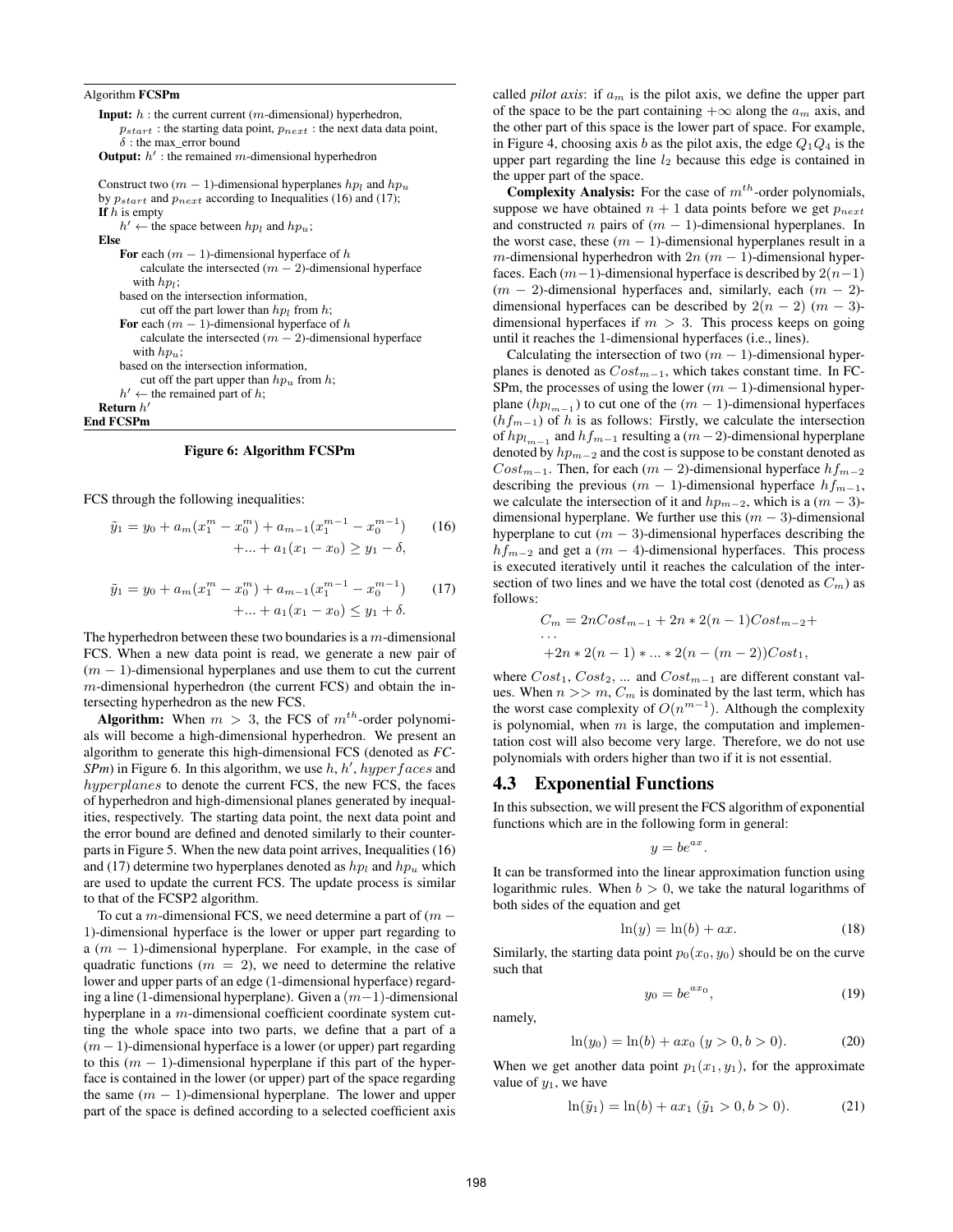Combining Equations (20) and (21), we obtain

$$
\ln(\tilde{y}_1) = \ln(y_0) + a(x_1 - x_0). \tag{22}
$$

We know that  $\tilde{y}_1$  is within the error bound, thus  $\tilde{y}_1 \in [y_1-\delta, y_1+\delta]$ . Here we assume  $y_1 - \delta > 0$  (if not, we iteratively multiply  $\delta$  with 0.5 until it stands). Note that the natural logarithmic function is a monotonic increasing function with  $(0, +\infty)$  as the definitional domain, we combine the previous two inequalities and obtain

$$
\ln(y_0) + a(x_1 - x_0) \le \ln(y_1 + \delta) \ (y_0, y_1 > 0), \tag{23}
$$

$$
\ln(y_0) + a(x_1 - x_0) \ge \ln(y_1 - \delta) (y_0, y_1 - \delta > 0). \tag{24}
$$

Then we have

$$
\frac{\ln(y_1 - \delta) - \ln(y_0)}{x_1 - x_0} \le a \le \frac{\ln(y_1 + \delta) - \ln(y_0)}{x_1 - x_0}.
$$
 (25)

This inequality defines a pair of boundary points for the coefficient a. Every time when a new data point comes, we obtain a new pair of such boundary points and incrementally update the feasible value range (here is 1-dimensional FCS) for coefficient a until the FCS becomes empty. Actually, this is just the linear segmenting problem. The difference is that in the linear segmenting case, Inequality (25) becomes

$$
\frac{y_1 - y_0 - \delta}{x_1 - x_0} \le a \le \frac{y_1 - y_0 + \delta}{x_1 - x_0}.
$$
 (26)

Therefore, the FCS algorithm used for the exponential function is the same as the linear function. Furthermore, the aforementioned FCS algorithm FCSPm is applicable for both the linear function and the exponential function because the linear function is the  $1^{st}$ order polynomial whose high-dimensional coefficients are zero.

**Complexity Analysis:** In the complexity aspect, the exponential function is also similar to the linear function. No matter how many data points have been processed, we only need to maintain two points to indicate the current feasible value range of coefficient a (1-dimensional FCS). Therefore, when the next data point arrives, we only need to compare the values of two pairs of boundary points to obtain the new FCS such that the computation complexity of exponential function is  $C_e = C_1 = O(1)$ 

#### **5 Adaptive Approximation Algorithm**

The objective of our method is to minimize the number of parameters used to represent the time series given an error bound on each data point. Suppose there is a given starting data point  $p_{start}$  and an appropriate FCS algorithm for each candidate function. The overview of the AA algorithm is as follows: we read the data points one by one and approximate these points through the respective FCS algorithms of the candidate functions. For each candidate function, the corresponding FCS is incrementally narrowed while the data points arrive continuously and turns into empty at  $t<sub>e</sub>$ , so we take  $p_{t_{e}-1}$  as the segmenting point of the current segment and the new starting data point of the next segment, and then we continue to read and approximate the following data points. This process is repeated by all the candidate functions until encountering the data point at which each candidate function has encountered at least one segmenting point. At this point, for each candidate function, we calculate the number of parameters used to represent this subsequence (denoted as  $n_p$ ), then compare and choose the function with the smallest  $n_p$  as the approximation function of the subsequence. We repeat the above process until the time series is finished.

Similar with Equation 2, the number of parameters used to represent a subsequence approximated by a candidate function  $f_j(x)$ 

can be obtained by  $n_p = n_{c_j} * n_{s_j}$ , where  $n_{c_j}$  is the number of coefficients of  $f_j(x)$  and  $n_{s_j}$  is the number of segments generated and approximated by  $f_j(x)$ . However, when we calculate  $n_p$  at the data point  $p_t$  where each candidate function has encountered at least one segmenting point, we know  $p_{t-1}$  must be the segmenting point for some candidate functions but it may not be the segmenting point for other candidate functions such that these functions can approximate more data points without increasing  $n_p$ . To keep fair comparison, we heuristically tune the calculation of  $n_p$  for these functions to be  $n_p = n_c * (n_s - 1) + n_c * k$  where k ranges from 0 to 1.

In this paper, we define the segments obtained by each candidate function as the *local segments* of the corresponding function and the segments obtained by the final chosen approximation function as the *global segments* of the corresponding subsequence. Thereby, for each data point, it belongs to many different local segments (generated by different candidate functions) but only one global segment (generated by the chosen approximation function). For each candidate function, if it's chosen as the approximation function of a subsequence, the segments generated by this function will be the global segments of this subsequence. Otherwise they are just local segments.

The algorithm complexity of our method basically depends on the candidate function with the highest complexity. For example, if we choose the quadratic function, the linear function and the exponential function as the candidate functions, the complexity is dominated by the quadratic function such that the worst case complexity and the amortized complexity of the AA algorithm will be  $O(n)$ and  $O(1)$ , respectively. We provide the pseudo-code of the AA algorithm in Figure 7 and present the AA algorithm specifically in the following subsections.

#### **5.1 Initialization**

In our algorithm, we use the lists to store the parameters used to represent the time series: the approximation parameters of the global segments of the time series and those of the local segments generated by candidate functions are stored in the lists  $l_g$  and  $l_l_j$ , respectively, where  $j$  indicates this list is used to store the approximation parameters of the local segments generated by the  $j^{\bar{t}h}$  candidate function. At the beginning of the AA algorithm, we initialize the AA algorithm through using the first data point  $p_0$  of the time series  $P$  to be the first data point of the first global segment of  $P$  (denoted as  $p_{first}$ ) and also the starting data point of the first local segment of each candidate function (denoted as  $p_{start_j}$ ). Furthermore, we set all lists and the feasible coefficient spaces of all candidate functions (denoted as  $FCS<sub>j</sub>$ ) to be empty and also set two flags  $F_{rv}$  and  $F_{cf}$  to be false. Here,  $F_{cf}$  indicates whether or not there has been a candidate function chosen as the approximation function and  $F_{rv}$  indicates whether the chosen approximation function is not longer feasible for further approximation.

## **5.2 Finding Segmenting Point**

When the next data point  $p_{next}$  comes, we firstly need to check the value of flag  $F_{cf}$ . If  $F_{cf}$  is false, it means there is not a chosen approximation function so we iteratively update the FCS of each candidate function to choose an approximation function. Otherwise, we simply use the chosen function to approximate the coming data point and only update its FCS. Therefore, the process of finding segmenting data point can be divided into two cases as the followings:

**Case One:** If  $F_{cf}$  is false, for each candidate function  $f_i(x)$  in F, we firstly update its feasible coefficient space  $FCS_j$  through the corresponding FCS algorithm  $FCSA_j$ . Then we check whether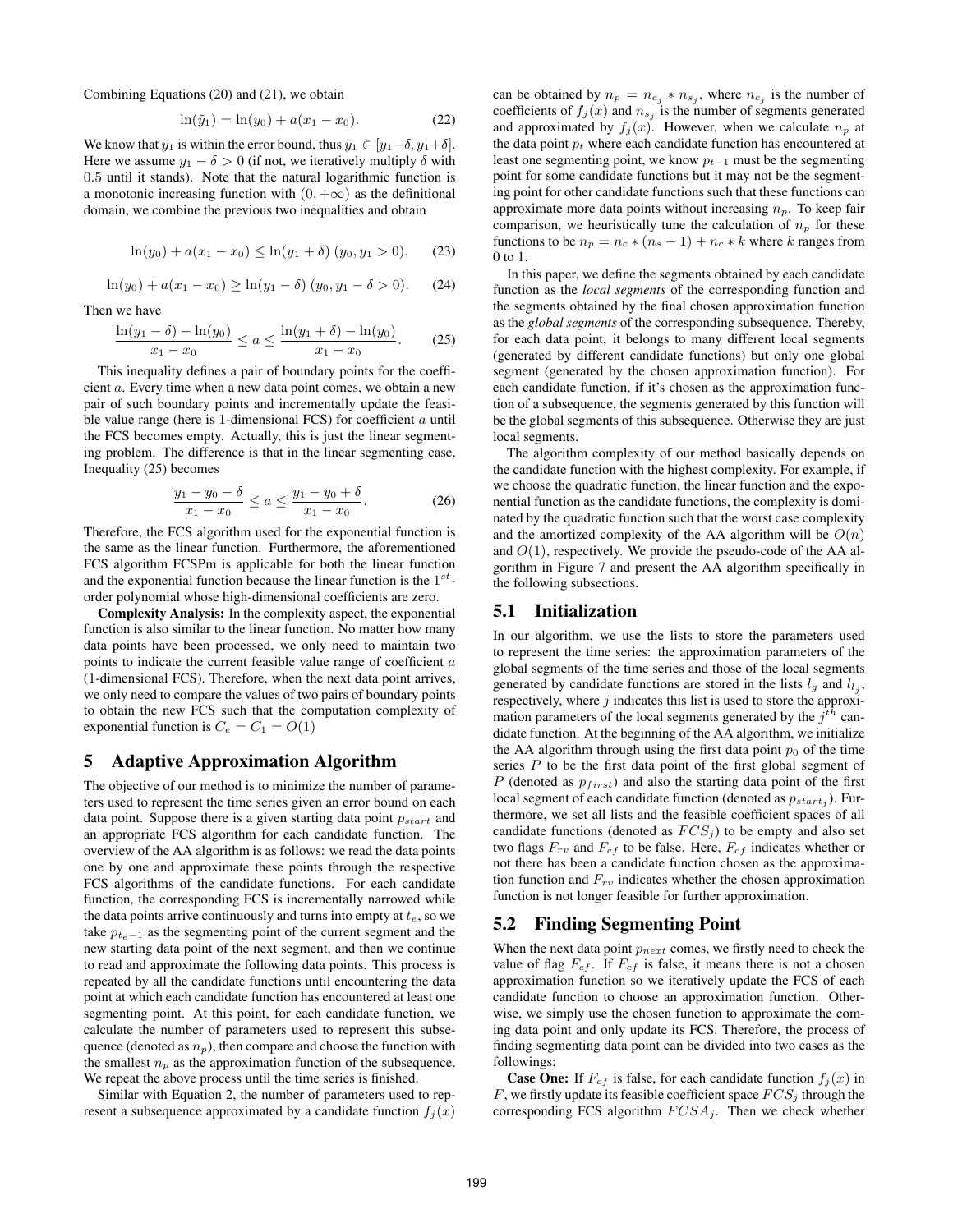the AA algorithm

**Input:**  $P = (p_0, p_1, \ldots, p_n, \ldots), \delta$ : max\_error bound.  $F = \{f_1(x), f_2(x), \ldots, f_j(x), \ldots, f_m(x)\}\$ **Output:**  $l_g$  : list of global segmenting points **Initial:**  $p_{first} = p_{start1} = p_{start2} = \ldots = p_{startm} = p_0$  $l_g = l_{l_1} = l_{l_2} = ... = l_{l_m} = \emptyset$ <br> $FCS_1 = FCS_2 = ... = FCS_m = \emptyset$  $F_{rv} = F_{cf} = false$ **While** P not finished fetch the next data point  $p_{next}$  from P;<br> **If**  $F_{cf} = false$  // have not chosen // have not chosen approximation function **For** each candidate function  $f_j(x)$  in F  $FCSA_j(f_j(x),FCS_j, p_{start_j}, p_{next});$ **If**  $FCS_j = \emptyset$ append new local segment to  $l_{l_j}$ ;  $p_{start_j} \leftarrow p_{next-1};$  $FCSA_j(f_j(x),FCS_j, p_{start_j}, p_{next});$ **If** all  $l_{l_j}\neq\emptyset$ **For** each  $f_i(x)$  in  $l_f$ calculate  $n_p$  for points between  $p_{first}$  and  $p_{next-1}$ ; choose function with the smallest  $n_p$  as  $f_a(x)$ ; **If**  $p_{start_a} \neq p_{next-1}$  $F_{cf} \leftarrow true;$ **Else**  $F_{rv} \leftarrow true;$ append  $l_{l_a}$  to  $l_g$ ; **Else** //have chosen approximation function  $FCSA_a(f_a(x), FCS_a, p_{start_a}, p_{next});$ **If**  $FCS_a = \emptyset$ append new local segment to  $l_{l_a}$ ; append  $l_{l_a}$  to  $l_g$ ;  $F_{cf} \leftarrow false;$  $F_{rv} \leftarrow true;$ **If**  $F_{rv} = true$  //re-initialization  $p_{first} \leftarrow p_{next-1};$ **For**  $j$  from 1 to  $m$  $l_{l_j} \leftarrow \emptyset;$  $p_{start_i} \leftarrow p_{next-1};$  $FCSA_j(f_j(x),FCS_j, p_{start_j}, p_{next});$  $F_{rv} \leftarrow false;$ **Return** lg; **End the AA algorithm**

**Figure 7: The AA algorithm**

the FCS becomes empty after update. If the FCS is empty, it means the previous data point  $p_{next-1}$  is the segmenting point of the candidate function  $f_j(x)$ . Therefore, for this candidate function, we save the approximation parameters of this generated local segment into the local segment list  $l_{l_j}$ , change the starting data point of this function  $p_{start_j}$  to be the previous data point  $p_{next-1}$  and then reconstruct the FCS for  $p_{next}$  based on the new starting data point through re-invoking the corresponding FCS algorithm  $FCSA_j$ .

When we finish the FCS update of each candidate function, we further check whether or not all local segment lists are non-empty. If so, it means each candidate function meets at least one segmenting point and we need to choose an approximation function for the subsequence ranging from  $p_{first}$  to  $p_{next-1}$ . we calculate the number of parameters used by each candidate function to represent the subsequence (denoted as  $n_p$ ) and choose the function with the smallest  $n_p$  as the approximation function.

After that, we check whether the previous data point  $p_{next-1}$  is the segmenting point of  $f_a(x)$ . If not, we will use this function to approximate more subsequent data points until its FCS becomes empty so we change the value of  $F_{cf}$  to be true. Otherwise, we directly append the approximation parameters in its local segment



**Figure 8: Running example of the AA algorithm**

list  $l_{l_a}$  to the global segment list  $l_g$  and change  $F_{rv}$  to be true to do re-initialization.

**Case Two:** If  $F_{cf}$  is true, instead of the executing processes in case one, we only update the FCS of the chosen approximation function for the coming data point  $p_{next}$  and check whether its FCS becomes empty after update. If not, we finish the process of this data point and continue to process the next data point. Otherwise, it indicates this approximation function arrives a new segmenting point  $p_{next-1}$ . Therefore, we add the approximation parameters of this new generated segment to the local segment list of this function (denoted as  $l_{l_a}$ ) and append the information in this list to the global segment list  $l_g$ . Finally, we set  $F_{cf}$  to be false and  $F_{rv}$  to be true, respectively.

# **5.3 Re-initialization**

If the value of  $F_{rv}$  becomes true after the processes in subsection 5.2, it means the re-initialization step needs to be invoked. The processes of re-initialization is as follows: (i) we firstly use the previous data point pnext−<sup>1</sup> to be the first data point of the following global segment  $p_{first}$  and also the starting data point of the following local segment for each candidate function; (ii) for each candidate function, we set the corresponding local segment list to be empty and re-construct the FCS for  $p_{next}$  based on the new starting data point.

We repeat the previous processes in Subsections 5.2 and 5.3 until the time series is finished. Given the same approximate error bound, the AA algorithm can achieve better extent of compactness through always finding the most compact candidate function, which owns the the smallest  $n_p$ , as the approximation function. As we can see, the approximation process of the AA algorithm only relies on the coming data point. Therefore, it is an online segmentation algorithm.

# **5.4 A Running Example**

In this subsection, we use a running example to illustrate the AA algorithm. Figure 8 depicts the cases of approximating a time series by two candidate functions: the quadratic function and the linear function. Starting from the data point  $p_0$ , both two functions incrementally read and approximate the coming data points one by one through their FCS algorithms. When  $p_4$  comes, the FCS of the linear function becomes empty so  $p_3$  is the segmenting point of the linear function. However, because the FCS of the quadratic function is not empty at  $p_4$ , for the linear function, we save  $p_3$  in its local segment list, change its starting data point to be  $p_3$ , re-construct its FCS for  $p_4$  based on new starting data point and continue to approximate the next data point  $p_5$ . The approximation process is repeated by both two functions until  $p_{11}$  where the FCS of the quadratic function becomes empty such that both two functions encounter at least one segmenting point. Therefore, we calculate the  $n_p$  (the number of parameters used to represent the subsequence) of both functions and obtain  $n_p = 3$  for the quadratic function and  $n_p = 6$  for the linear function. The quadratic function is chosen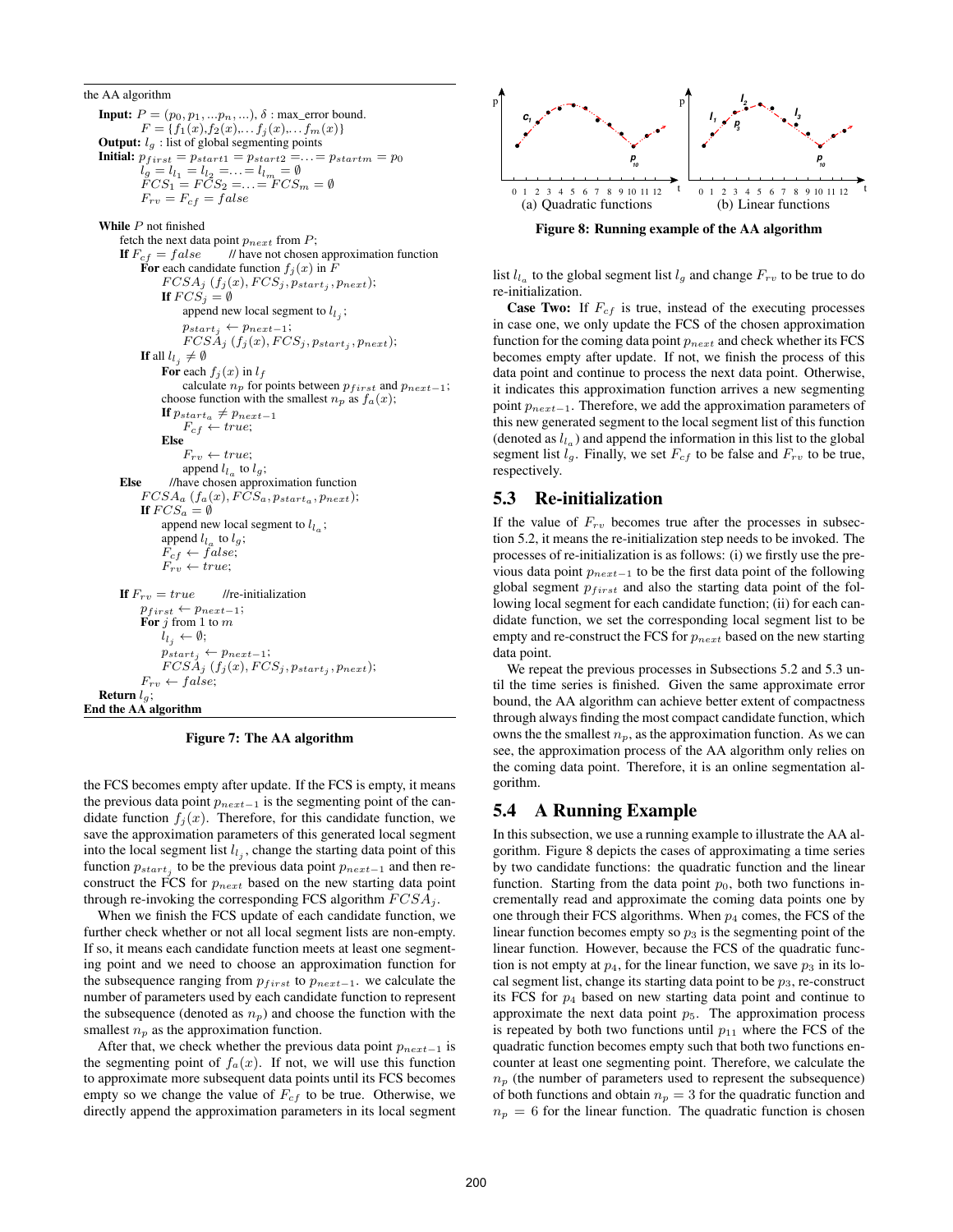as the approximation function for the subsequence between  $p_0$  and  $p_{10}$  because of the smaller value in  $n_p$ . For both candidate functions, we take  $p_{10}$  as the new starting data point and continue the same process to approximate the subsequent data points.

# **6 Experimental Study**

In this section, we evaluate the performance of our AA algorithm, comparing with the state-of-the-art algorithm FSW [24]. We use the linear function, the quadratic function and the exponential function as the candidate functions in our implementation.

Our goal is to obtain a more compact approximation with an user-specified error bound on each data point. Therefore, we measure the performance by the *Number of Approximated Points per Parameter (NAPP)*, which indicates the compactness of the approximation, NAPP is defined as the number of parameters used to represent a time series (generated by Equation 2) divided by the number of data points of this time series. Even though the approximation errors are bounded by a given threshold, we also measure the actual average approximation error, which indicates how accurate the approximation actually are. The average approximation error is defined as the sum of individual approximation errors on all the data points divided by the number of the data points.

The error bounds are expressed as relative values in comparison to the maximum value of the data points of the time series.

# **6.1 Synthetic Datasets**

In this subsection, we evaluate the algorithms using four synthetic time series datasets: a linear time series dataset, a quadratic time series dataset, a exponential time series dataset and a mixed time series dataset. Each dataset is composed of 1000 data points which are obtained by sampling 40 data points from each of 25 randomly valued functions. For the linear, quadratic and exponential time series datasets, the functions are linear, quadratic and exponential synthetic functions, respectively. For the mix time series dataset, each function is randomly choose among the aforementioned three kinds of synthetic functions. The definitions of these synthetic functions are as follow:

#### (1) Linear Function

$$
f(x) = ax + b + \epsilon,
$$

where the values of coefficients  $a$  and  $b$  are randomly chosen from the ranges of  $[-1, 1]$  and  $[-10, 10]$ , respectively.

(2) Quadratic Function

$$
f(x) = ax^2 + bx + c + \epsilon,
$$

where *a* is randomly chosen from  $-1$  or  $+1$ , *b* and *c* are randomly chosen from the ranges of  $[-10, 10]$  and  $[-20, 20]$ , respectively.

(3) Exponential Function

$$
f(x) = be^{ax} + \epsilon,
$$

where  $\alpha$  is randomly chosen from the range: [0.05, 0.1], and  $\delta$ is randomly chosen from the ranges of  $[-1, -2]$  and  $[1, 2]$ .

 $\epsilon$  in these functions is a random value used as a random noise.

In order to evaluate the effect of the error bound on the NAPP and the average approximation error for a given time series, we choose five different values to be the relative error bound: 0.001, 0.002, 0.003, 0.004 and 0.005 and obtain the NAPP and the average approximation error of both the AA algorithm and the FSW algorithms for each error bound. The experimental results are shown in Figures 9, 10, 11 and 12, respectively.



**Figure 10: Exponential time series**



**Figure 11: Linear time series**

**Quadratic Time Series:** Figure 9 shows the experimental result of the quadratic time series dataset. We observe that the AA algorithm outperforms the FSW algorithm in terms of both the NAPP and the average approximation error for all error bound cases. In terms of NAPP, the improvement factor of the AA algorithm over the FSW algorithm is up to 2 times when the error bound is 0.001, while the approximation error produced by the AA algorithm is only 10% of that produced by the FSW algorithm. The reason is that, for the dataset with quadratic patterns, the AA algorithm can accommodate these patterns and approximate the time series through adaptively choosing quadratic functions while the FSW algorithm can only approximate the time series by linear functions. Furthermore, when the error bound becomes larger, the average approximation error of the FSW algorithm increase dramatically with a relatively slow rise in the NAPP. In comparison, the AA algorithm keeps steady in the aspects of both NAPP and the approximation error because it has already accommodated to the patterns of the time series very well since the small error bound. This shows the robust performance of the AA algorithm in comparison to the FSW algorithm.

**Exponential Time Series:** Figure 10 shows the experimental result of the exponential time series dataset. The comparative NAPP performance of the AA algorithm and the FSW algorithm is similar to that of the quadratic time series datasets. The NAPP values of the AA algorithm are much larger than those of the FSW algorithm for all error bounds with similar average approximation errors.

**Linear Time Series:** The time series with linear patterns is the best case for the FSW algorithm. From Figure 11, we observe that the AA algorithm is as good as the FSW algorithm in terms of both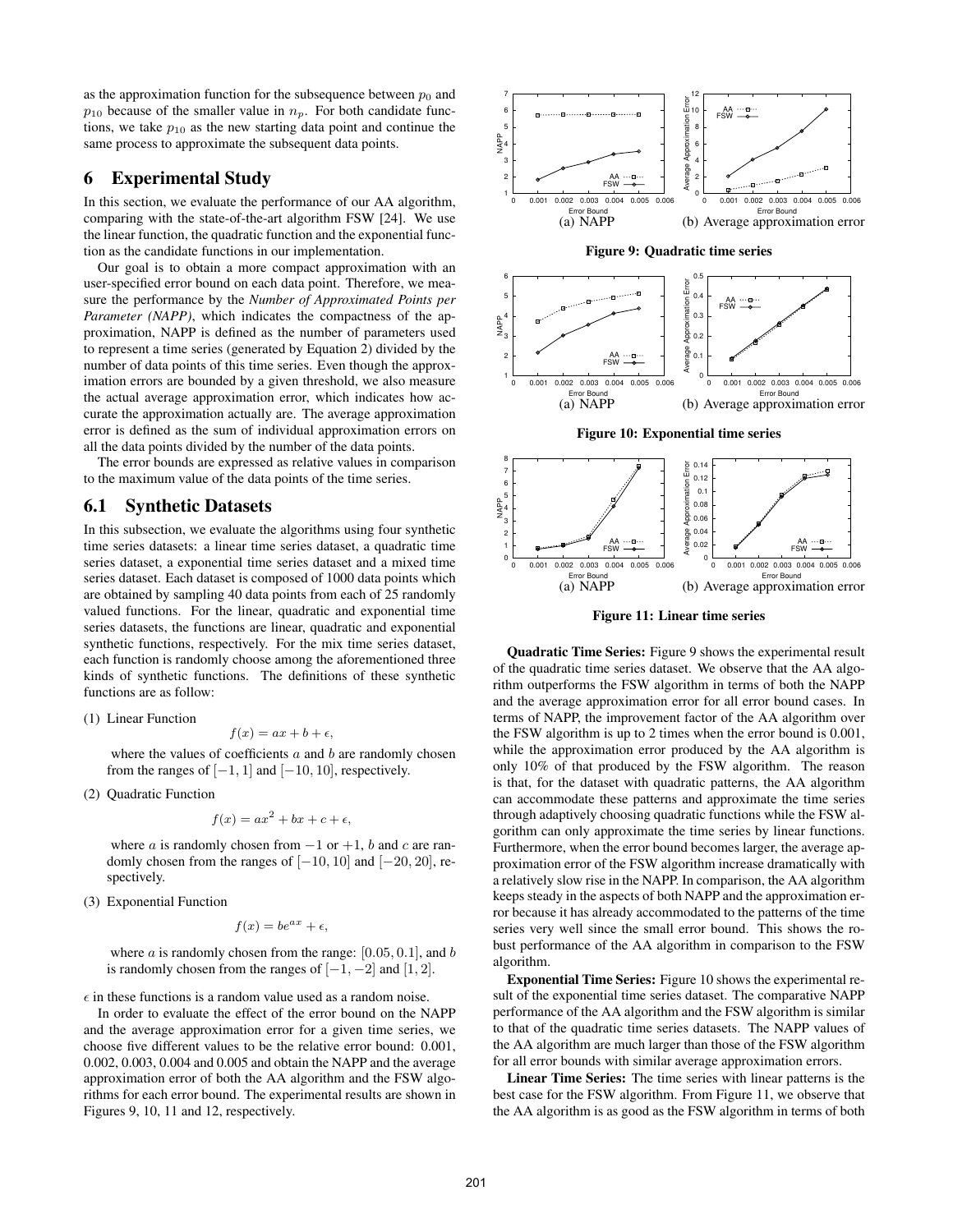

**Figure 14: Speech time series**

the NAPP and the average approximation error for all error bounds. That is because the AA algorithm adapts to linear functions to approximate the linear time series such that its approximation results are the same as those of the FSW algorithm.

**Mixed Time Series:** In many real world situations, the patterns of time series data do not follow a constant rule. Hence, we use the mixed time series dataset to simulate this case and evaluate the adaptive mechanism of the AA algorithm in this situation. As shown in Figure 12, we observe that the NAPP values of the AA algorithm are 50% larger than those of FSW algorithm in most cases while the average approximation errors are much smaller than those of FSW algorithm. The result shows that the AA algorithm can adopt to the change of patterns better than the FSW does through adaptively choosing an appropriate approximation function.

**Scalability:** We vary the lengths of the time series from 500 to 2500 data points and set the relative error bound to 0.002. The experimental result of the mix time series is shown in Figure 13. We find that, for both the AA algorithm and the FSW algorithm, the two evaluation measures change little when the length of the time series increases. This shows that the AA algorithm scales well with the length of the time series. Results of other synthetic time series datasets show similar behavior and hence are omitted.

#### **6.2 Real Datasets**

In this subsection, we evaluate the algorithms using two real world time series datasets: the Memory dataset and the Speech dataset, which have irregular patterns (e.g., neither polynomial nor exponential patterns), from UCR Time Series Data Mining Archive [14].

In order to evaluate the effect of the error bound on both the







**Figure 16: Scalability, speech time series**



**Figure 17: Scalability, memory time series**

NAPP and the average approximation error, we set the length of the time series to be 500 data points and vary the error bounds from 0.005 to 0.025. Then we plot the experimental results of the Speech and Memory time series datasets in Figures 14 and 15, respectively.

**Speech and Memory Time Series:** From these two figures, we can observe that, for both the speech and the memory datasets, the AA algorithm obtains higher NAPP values than those of the FSW algorithm with similar average approximation errors. Again, this is because the AA algorithm can adapt to different patterns using different candidate functions. This finding asserts that the AA algorithm can achieve more compact approximation than the FSW algorithm in practical workloads, even if the time series do not suit the candidate functions perfectly. The approximation error of the AA algorithm is close to that of FSW, because the patterns of these real datasets are irregular and no candidate function in the AA algorithm can perfectly accommodate these patterns.

**Scalability:** Because of the limited sizes of real datasets, we vary the lengths of the time series from 200 to 1000 data points and set the relative error bound to 0.02. The experimental results are plotted in Figure 16 and 17. An inspection of these figures reveals: Firstly, for both the AA algorithm and the FSW algorithm, when the length of the time series is relatively small (ranges from 200 to 600 data points), an increase of the length yields a rise of the NAPP, and when the length of the time series is relatively large (ranges from 600 to 1000 data points), the variations of the NAPP are small with an increase of the time series length. Second, the changes of the average approximation errors of both two methods are always marginal when the length of the time series increases. Overall, for real datasets, the AA algorithm also scales well with